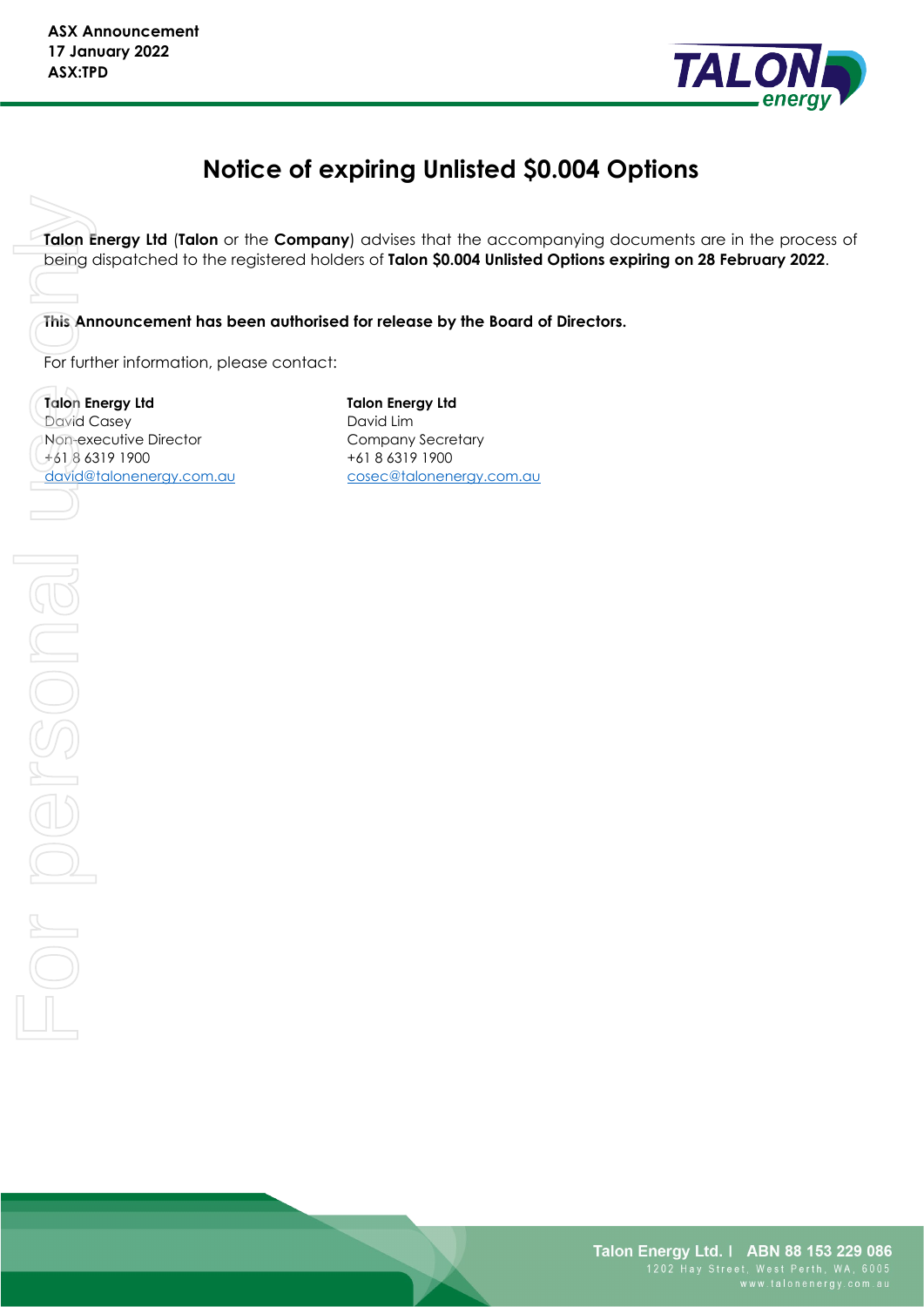

17 January 2022

#### **NOTICE OF UNLISTED OPTIONS EXPIRING 28 FEBRUARY 2022**

Dear Option holder,

Talon Energy Ltd is writing to you as the registered holder of Unlisted Options with an exercise price of \$0.004 per option (**Talon Options**), to remind you that your Talon Options will expire at 5:00pm (AWST) on Monday, 28 February 2022.

Your option holding may be exercised in whole or in part by lodging a completed "Exercise of Options Notice" (**Exercise Notice**) which accompanies this letter, and payment to the Company of \$0.004 for each option exercised, by no later than 5:00pm (AWST) on Monday, 28 February 2022 (**Expiry Date**).

If both payment and a valid Exercise Notice are not received by the Expiry Date, your Talon Options will lapse and all rights under the Talon Options will cease at that time. On exercise, each Talon Option entitles the holder to receive one Fully Paid Ordinary Share in Talon Energy Ltd (**TPD Share**).

Some of the courses of action available to you as a holder of these soon to expire options are:

- a) Exercise the Talon Options no later than 5:00pm (AWST) Monday, 28 February 2022.
- b) Sell your Talon Options (Please note that the Talon Options are not listed on the ASX)
- c) Do nothing (i.e. allow your Talon Options to expire). If you do not exercise or sell your Talon Options they will expire at 5:00pm on Monday, 28 February 2022 (AWST), and your right under the Talon Options to subscribe for TPD Shares at \$0.004 per share will lapse.

There is no obligation on option holders to exercise their Talon Options.

Please find below information on the performance of TPD shares over the past 3 months.

The closing price of TPD Shares on the ASX was \$0.007 on 14 January 2022, being the last trading day prior to the date of this notice.

During the three (3) months preceding the date of this notice:

- The highest market closing price of TPD Shares on the ASX was \$0.011 on 14 October 2021; and
- The lowest closing sale price of TPD Shares on the ASX was \$0.007 on 14 January 2022.

If you choose to exercise your Talon Options you must lodge a completed Exercise Notice, and make payment of \$0.004 per option exercised, both of which must be received by the Company by no later than 5:00pm (AWST) on Monday, 28 February 2022.

If you have any questions regarding this letter or Election Notice, please do not hesitate to contact Talon Energy Ltd's Company Secretary on **+ 61 8 6319 1900** or by email at **cosec@talonenergy.com.au**.

Yours Sincerely, On behalf of Talon Energy Ltd

**David Lim** Company Secretary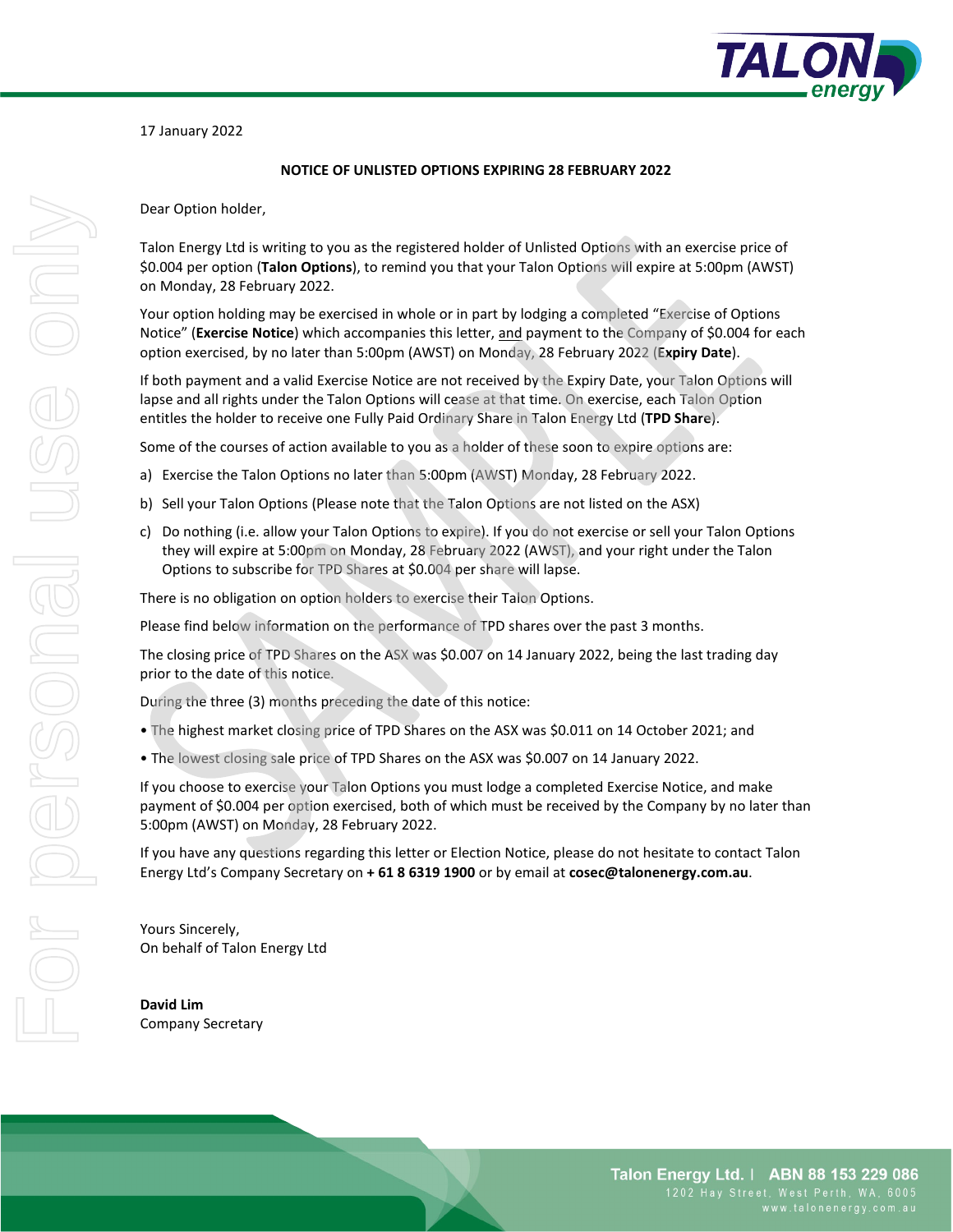| Talon Energy Ltd<br>ABN 88 153 229 086 |  |
|----------------------------------------|--|

Tel: + 61 8 6319 1900

|                                                                               | <b>TPD</b><br><b>MR SAM SAMPLE</b><br><b>FLAT 123</b><br><b>123 SAMPLE STREET</b><br>THE SAMPLE HILL                                                                                                                       |                                                                                                           | Security Reference Number                                                                                                                                                                                                                                                                    |
|-------------------------------------------------------------------------------|----------------------------------------------------------------------------------------------------------------------------------------------------------------------------------------------------------------------------|-----------------------------------------------------------------------------------------------------------|----------------------------------------------------------------------------------------------------------------------------------------------------------------------------------------------------------------------------------------------------------------------------------------------|
| SAMPLE ESTATE<br>SAMPLEVILLE VIC 3030                                         |                                                                                                                                                                                                                            | Holding number where you would like the shares<br>issued                                                  |                                                                                                                                                                                                                                                                                              |
| Use a black pen.<br><b>Print in CAPITAL letters</b><br>inside the grey areas. | Β                                                                                                                                                                                                                          | Where a choice is required,<br>$\overline{c}$<br>3<br>mark the box with an 'X'<br>X                       |                                                                                                                                                                                                                                                                                              |
|                                                                               | <b>Exercise of Options Notice</b>                                                                                                                                                                                          |                                                                                                           |                                                                                                                                                                                                                                                                                              |
|                                                                               |                                                                                                                                                                                                                            | Options exercisable at A\$0.004 per Option expiring on 5.00pm AWST on Monday 28 February 2022 ("Options") | These Options are exercisable wholly or in part by the payment of the A\$0.004 for each Option exercised. A completed "Exercise of Options                                                                                                                                                   |
| of Talon Energy Ltd.                                                          |                                                                                                                                                                                                                            |                                                                                                           | Notice" must be received at either of the addresses overleaf, and exercise funds deposited into the Company's bank account, notified below,<br>by no later than the date and time above. For every one Option exercised, the Optionholder will be allotted one Ordinary Share in the capital |
|                                                                               | To be completed by the Optionholder<br>To the Directors of Talon Energy Limited                                                                                                                                            |                                                                                                           | I/We the abovementioned being the registered holder(s) of the Options, hereby exercise my/our Option(s) noted below for Ordinary Shares in                                                                                                                                                   |
| Company.                                                                      | <b>Number of Options to be exercised</b>                                                                                                                                                                                   | B.<br>Amount payable at A\$0.004 per Option                                                               | Talon Energy Ltd (Talon Shares), and I/we request you allot to me/us the Talon Shares and I/we agree to be bound by the Constitution of the                                                                                                                                                  |
|                                                                               |                                                                                                                                                                                                                            | A\$                                                                                                       |                                                                                                                                                                                                                                                                                              |
| $\mathbf{c}$<br>BSB: 306-089<br>D                                             | Payment details - make your payment by direct debit to Talon Energy Ltd<br>Account name: Talon Energy Ltd<br>Account number: 3658967<br><b>SWIFT Code: BKWAAU6P</b><br>Reference: your SRN<br>Individual or Optionholder 1 | Sign Here - This section must be signed for your instructions to be executed<br><b>Optionholder 2</b>     | Optionholder 3                                                                                                                                                                                                                                                                               |

**Individual or Optionholder 1** Optionholder 2 Optionholder 3 Sole Director and Sole Company Secretary Director/Company Secretary **Director** Contact Name Telephone Number - Business Hours/After Hours  $-1 - 1 - 1$  $\blacksquare$ 

The directors reserve the right to make amendments to this form where appropriate. Refer to lodgement instructions overleaf.

This form may not be used to effect a change of address. Please contact Computershare Investor Services Pty Limited on, or online via the [Investor Centre found at www.investorcentre.com/au](http://www.investorcentre.com/au)